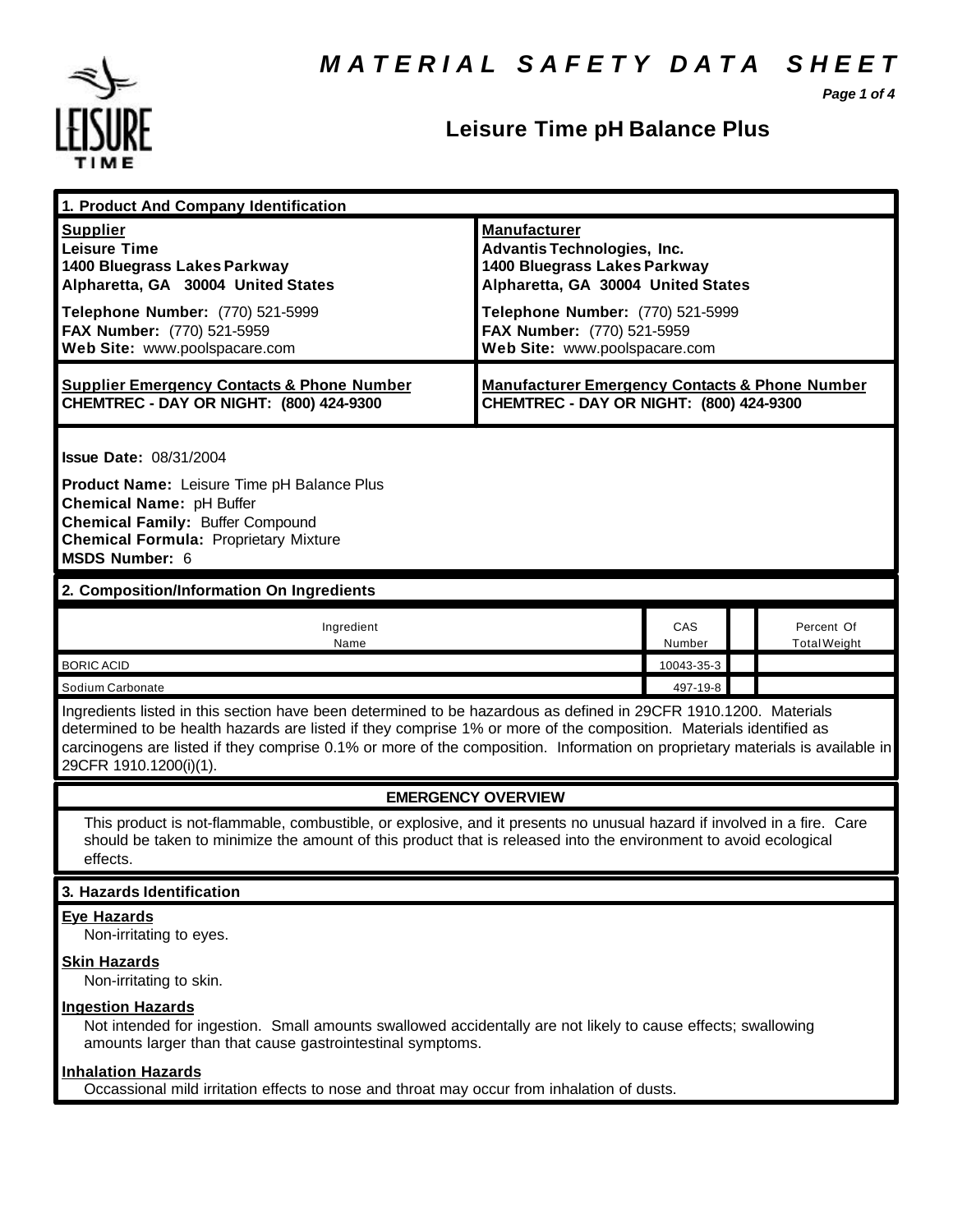#### **Leisure Time pH Balance Plus**

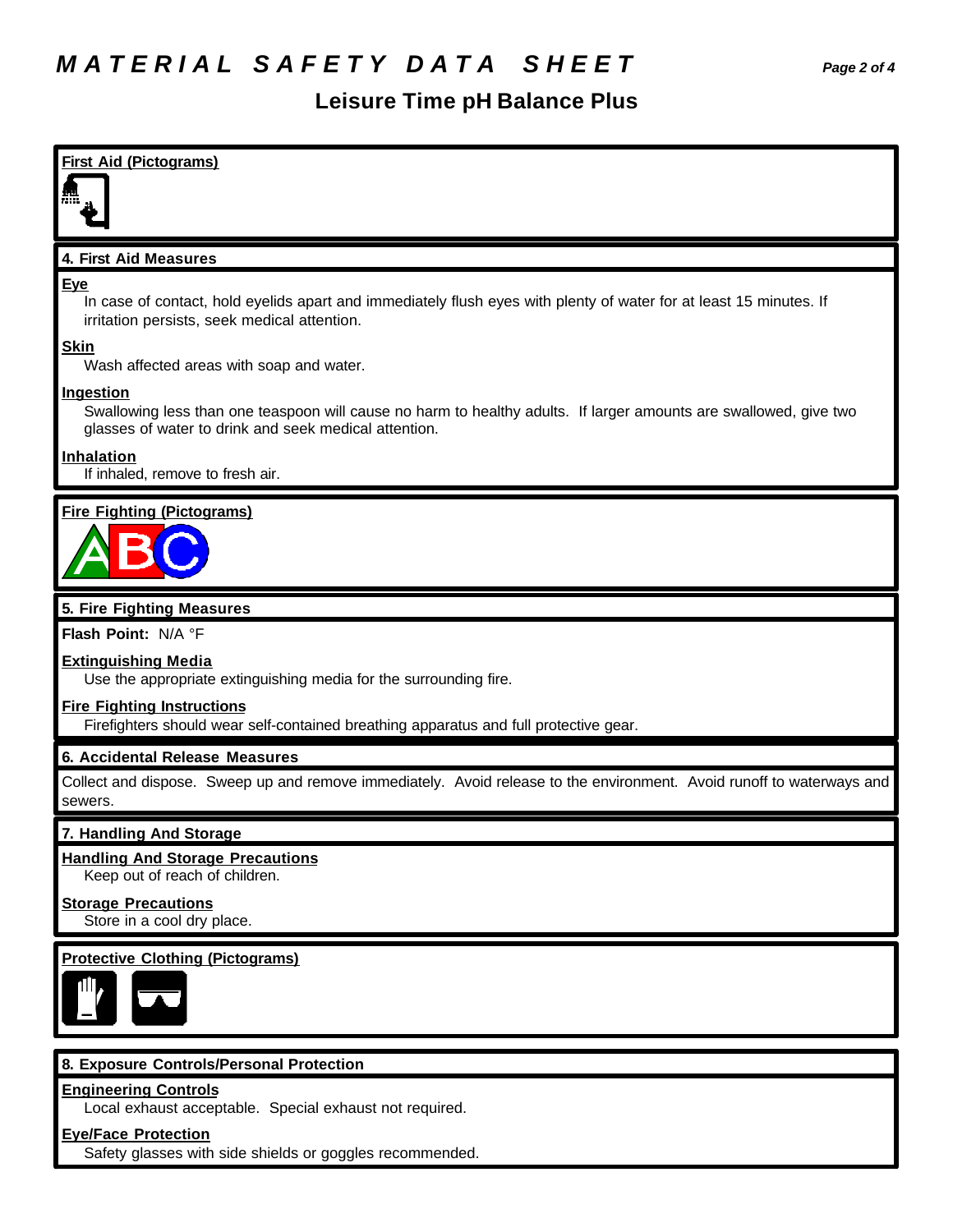# *M A T E R I A L S A F E T Y D A T A S H E E T Page 3 of 4*

## **Leisure Time pH Balance Plus**

| 8. Exposure Controls/Personal Protection - Continued                                                                                                                                                                                                     |
|----------------------------------------------------------------------------------------------------------------------------------------------------------------------------------------------------------------------------------------------------------|
| <b>Skin Protection</b><br>Chemical-resistant gloves.                                                                                                                                                                                                     |
| <b>Respiratory Protection</b><br>None normally required.                                                                                                                                                                                                 |
| 9. Physical And Chemical Properties                                                                                                                                                                                                                      |
| <b>Appearance</b><br>White powder                                                                                                                                                                                                                        |
| <u>Odor</u><br>None                                                                                                                                                                                                                                      |
| <b>Chemical Type: Mixture</b><br><b>Physical State: Solid</b><br>Melting Point: Not determined °F<br>Molecular Weight: Not determined<br>Packing Density: 1.51 g/cm3<br>pH Factor: 7-8 At a Concentration Of 1% in water solution<br>Solubility: Soluble |
| 10. Stability And Reactivity                                                                                                                                                                                                                             |
| <b>Stability: Stable</b><br>Hazardous Polymerization: Will not occur                                                                                                                                                                                     |
| <b>Incompatible Materials</b><br>May cause corrosion to base materials. Reaction with strong reducing agents such as metal hydrides or alkali<br>metals will generate hydrogen gas which could create an explosion hazard.                               |
| <b>Hazardous Decomposition Products</b><br>None                                                                                                                                                                                                          |
| 11. Toxicological Information                                                                                                                                                                                                                            |
| No Data Available                                                                                                                                                                                                                                        |
| 12. Ecological Information                                                                                                                                                                                                                               |
| No Data Available                                                                                                                                                                                                                                        |
| 13. Disposal Considerations                                                                                                                                                                                                                              |
| Dispose in accordance with applicable federal, state and local government regulations.                                                                                                                                                                   |
| 14. Transport Information                                                                                                                                                                                                                                |
| <b>Proper Shipping Name</b><br>NOT REGULATED                                                                                                                                                                                                             |
| <b>Hazard Class</b><br><b>NOT REGULATED</b>                                                                                                                                                                                                              |
| <b>DOT Identification Number</b><br><b>NONE</b>                                                                                                                                                                                                          |
| 15. Regulatory Information                                                                                                                                                                                                                               |
| No Data Available                                                                                                                                                                                                                                        |